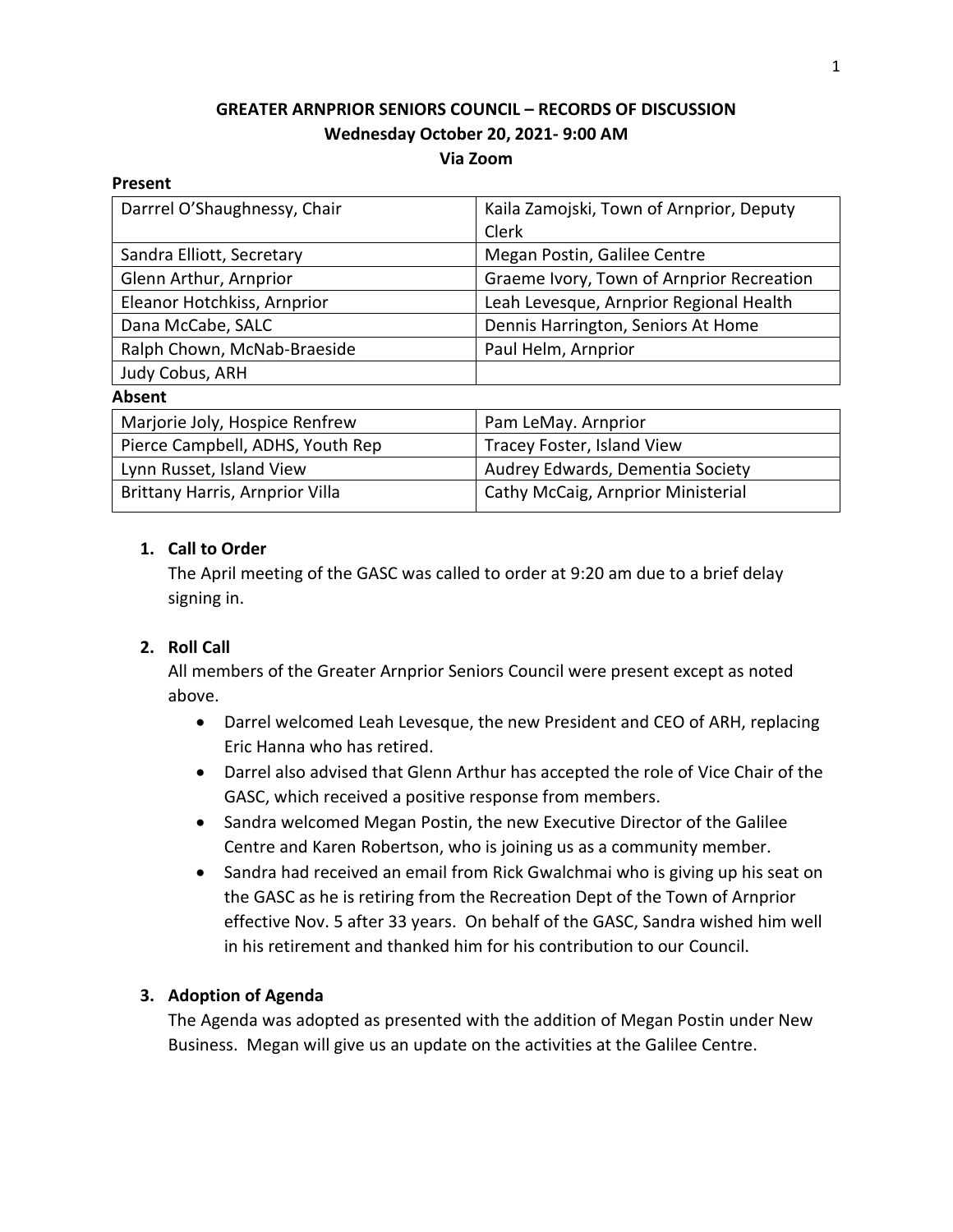## **4. Approval of Records of Discussion from meeting of June 16, 2021**

The Records of Discussion were approved as reported.

## **Program Updates**

#### **5.1 SALC – Dana McCabe**

- There has been an increase in membership during the Fall sessions and Dana has been getting great feedback on the programs being offered. November and December yoga and fitness sessions are filling up.
- The Arnprior Library is hosting a Book Club starting in November offered to SALC members. There is a limit of 10 participants and two separate sessions are offered.
- Dana is partnering with Megan in offering luncheons for SALC members at Galilee. The Thanksgiving luncheon on October 6 was a great success and another is currently scheduled for November 17 with two seatings at 11 and 1:30.
- Future Bus Trips are currently on hold due to Covid.
- Overall, programs are going well however limited capacity is proving to be challenging.
- The SALC is short staffed at the moment as Kyle has broken his ankle. Everyone is missing him and are wishing him a speedy recovery. A student placement from Algonquin College and volunteers are filling the gaps.

## **5.2 Men's Shed – Darrel O'Shaughnessy**

- The Men's Shed continues to be busy with 15-16 members scattered through the morning and afternoons on Tuesday and Thursdays.
- Their Christmas Craft Sale will be held at the NSC on Sunday, November 21 from 9am – 2 pm. There will be lots of items made by the men for sale.
- A new project being undertaken and which is becoming popular throughout Canada is old fashioned flax processing tools, wherein flax is processed into thread. The Men's Shed will be having media coverage on this new initiative.
- Darrel will be presenting a paper November 10 in Niagara Falls on the Arnprior McNab-Braeside Men's Shed at the 15<sup>th</sup> Global Conference on Aging presented by The International Federation on Aging (IFA)**.**  This is a huge coup for our Men's Shed and will no doubt result in a lot of interest internationally. Darrel thanks ARH for assisting him to attend this Conference.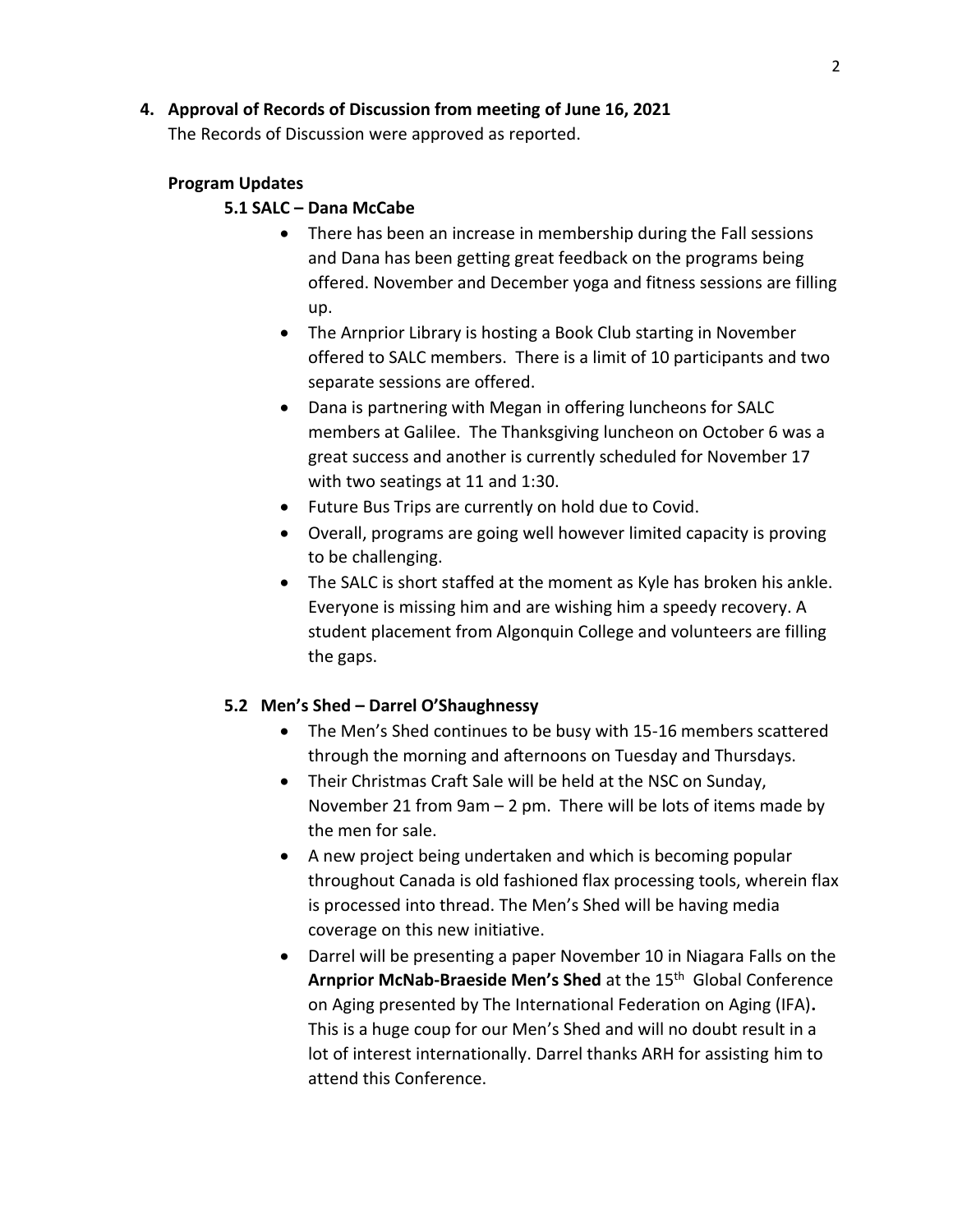# **5.3 Arnprior Regional Health**

# **The Grove Redevelopment**

- Leah reported that the Grand Opening of the new 96 bed Grove took place at end of September and currently 60 residents have moved into their new home.
- Work is continuing in developing a Seniors Village in the old Grove where 32 additional LTC beds will be made available (total of 128 LTC beds at the home).

# **Ontario Health Team**

- Currently over 1000 respondents from teams across Ontario have been received and more details are expected in the next few days.
- A Collective Agreement is being developed on how partners will work together on these new teams.
- The teams will initially focus on Mental Health and Addiction. ARH is well represented on the Four Rivers team.
- 5.4 **Island View Activities - Tracey Foster** No report currently available
- **5.5 The Villa Activities – Brittany Harris** No report currently available.
- **5.6 Hospice Renfrew Activities - Marjorie Joly**. **No report currently available**

# **5.7 Seniors at Home – Dennis Harrington**

- Dennis reported that there has been an uptake in the request for transportation and Seniors-at-Home are working hard to fill the needs.
- The Blue envelope transportation fundraiser is going well.
- In person programs are slowly starting up again. Dining with Friends luncheons at Jim's restaurant are proceeding.
- Their next big event is the Annual Christmas Craft Sale at the NSC on November 27 from 10-4pm.
- They are experiencing a few staffing issues due to sickness.
- **5.8 Arnprior Family Health Team – Karen Simpson** No report available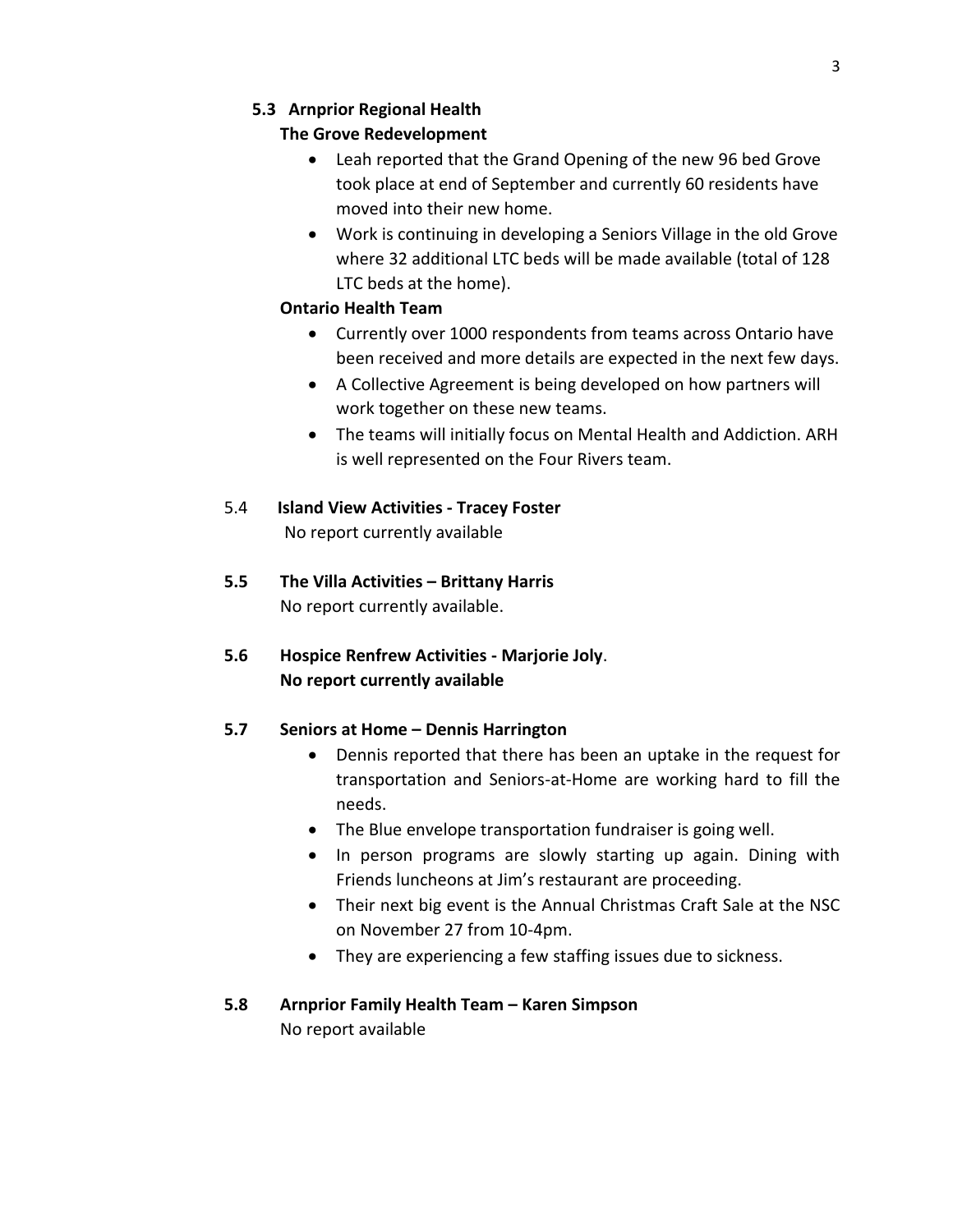## **5.9 Seniors Affordable Housing**

- In the absence of Pam LeMay, Ralph Chown reported on a questionnaire this sub-committee has drafted in order to survey seniors in our community on their housing preferences going forward.
- The Questionnaire is divided into several pages of housing options from apartments, to tiny homes, to seniors villages, to co-housing, but does not include condos. Within each group there is a wish list of amenities one might prefer to have.
- The draft has been circulated to Sub-Committee members for review at their next meeting on November 10 . then to GASC members for their input
- As Paul re-iterated the purpose is to ask seniors what they are looking for in affordable housing.
- The Questionnaire once completed and approved will be distributed through the SALC and Seniors at Home for feedback. We would also eventually be looking for input from caregivers and professionals.
- In developing this Questionnaire, a similar study was reviewed from Peterborough**.**

# **5.10 Town of Arnprior**

## **Arnprior Recreation/Nick Smith Centre – Graeme Ivory**

- The NSC is currently going through staff changes with Rick and Jay leaving and there are job opportunities available.
- The parking lot paving is almost complete and is already proving to be a great improvement and benefit to the Centre.
- A Federal COVID Resiliency Grant has been received to redo the play structure at Caruso Street and for an accessibility play structure at the Legion Park.

# **Executive Summary – Kaila Zamojski**

- Kaila apologized for the late start to this meeting.
- The Town is currently holding a contest for students in Grades 1, 5 and 10 asking "what is it like to be a good citizen".
- This week is Small Business Week and the Chamber of Commerce is hosting their Fall Fest on Thursday, Friday and Saturday with businesses open until 8 pm on Thursday and Friday. Friday is Date Night at the Movies at the O'Brien Theatre and Saturday is Family Day with music and special events offered by local stores.
- There are a couple of new businesses in town with a new jewelry store on John St and Lincoln Mae Interiors, a home décor shop, behind the CIBC.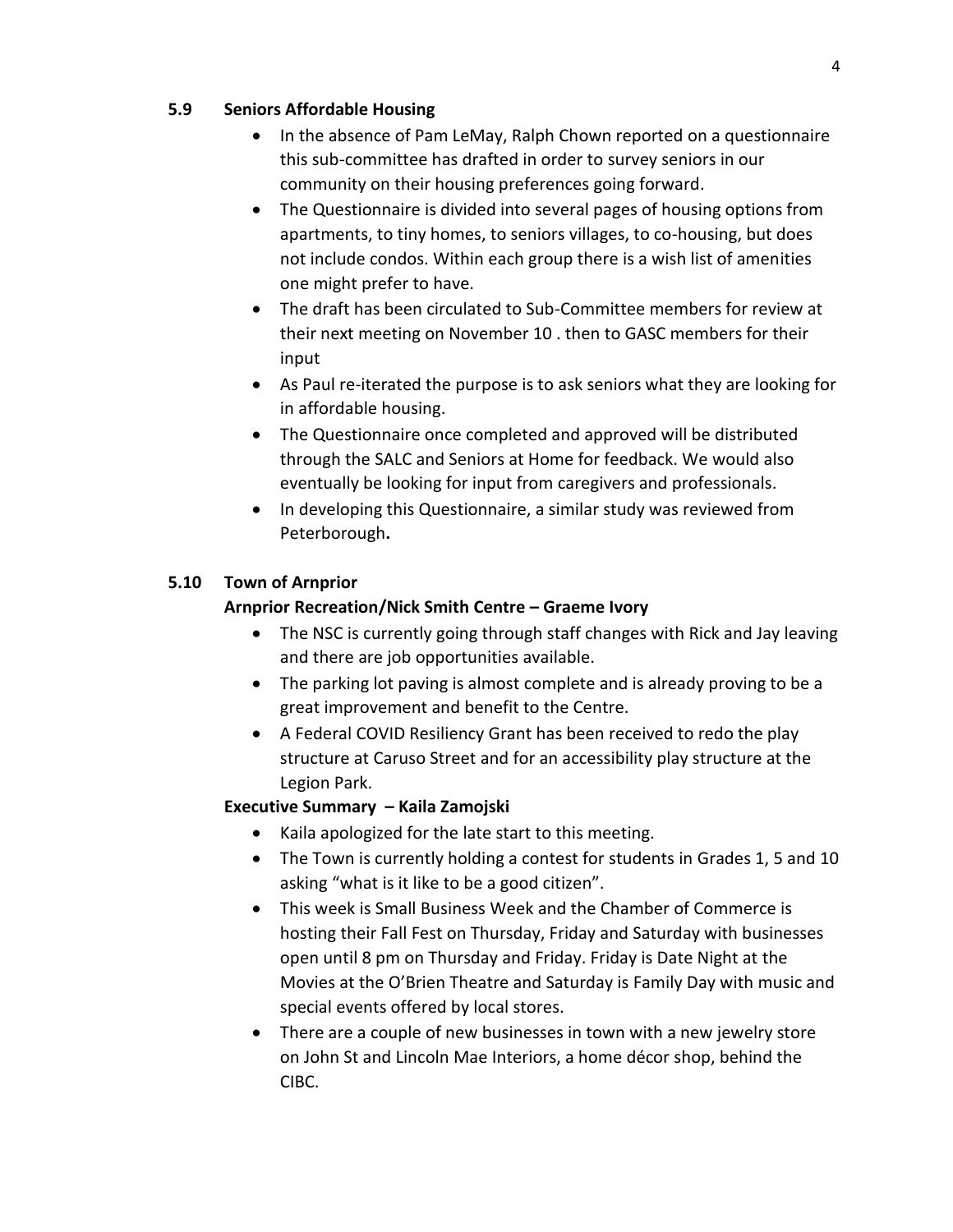- The Planning Committee has been very busy with the new subdivisions.
- The patio pilot project which has been using paring spots outside some local restaurants is wrapping up and the Town will be gathering feedback as to its success and popularity.
- A new film policy is being developed in order better manage the various film companies wanting to film movies in and around the town.
- A report is forthcoming with background on a Welcome Wagon initiative targeting new residents to the area that has the full support of the GASC. Dana has offered support as well from the SALC with marketing and distribution. Dennis Harrington thinks this is a great idea that Seniors at Home has also been advocating for and they would like to be involved.

## **5.11 GASC Report to Council June 28- Darrel O'Shaughnessy**

Darrel submitted a report to Council outlining the activities of the GASC for 2019-2020. Included were:

- Continued support of the expansion at the Grove Nursing Home.
- The addition of LTC beds at the Grove Nursing Home
- Support of the Come Home to Great Care fundraising efforts of ARH.
- Advocating for the SALC, one of the fastest growing Centres in Ontario
- Development of a Men's Shed.
- Increased efforts to explore Affordable Seniors Housing options.
- A Work Flow Plan was presented for the next 5 years, also worked on with Robin and Sandra.

#### **5.12 McNab-Braeside**

Darrel advised that there are changes at McNab-Braeside and Geoff Patterson is no longer there. Another representative on the GASC will be forthcoming next month.

#### **5.13 Dementia Society**

There is currently no rep from the Dementia Society on the GASC but Darrel advised that the GASC is still anxious to continue with an Action Plan to raise awareness of Dementia with local businesses and retail outlets. He would like to progress with this asap. Judy Cobus advised that she is meeting with Dean Henderson and will follow up.

#### **5.14 Arnprior Ministerial – Cathy McCaig**

No report available but Megan Postin noted that she is part of this group and they met last week.